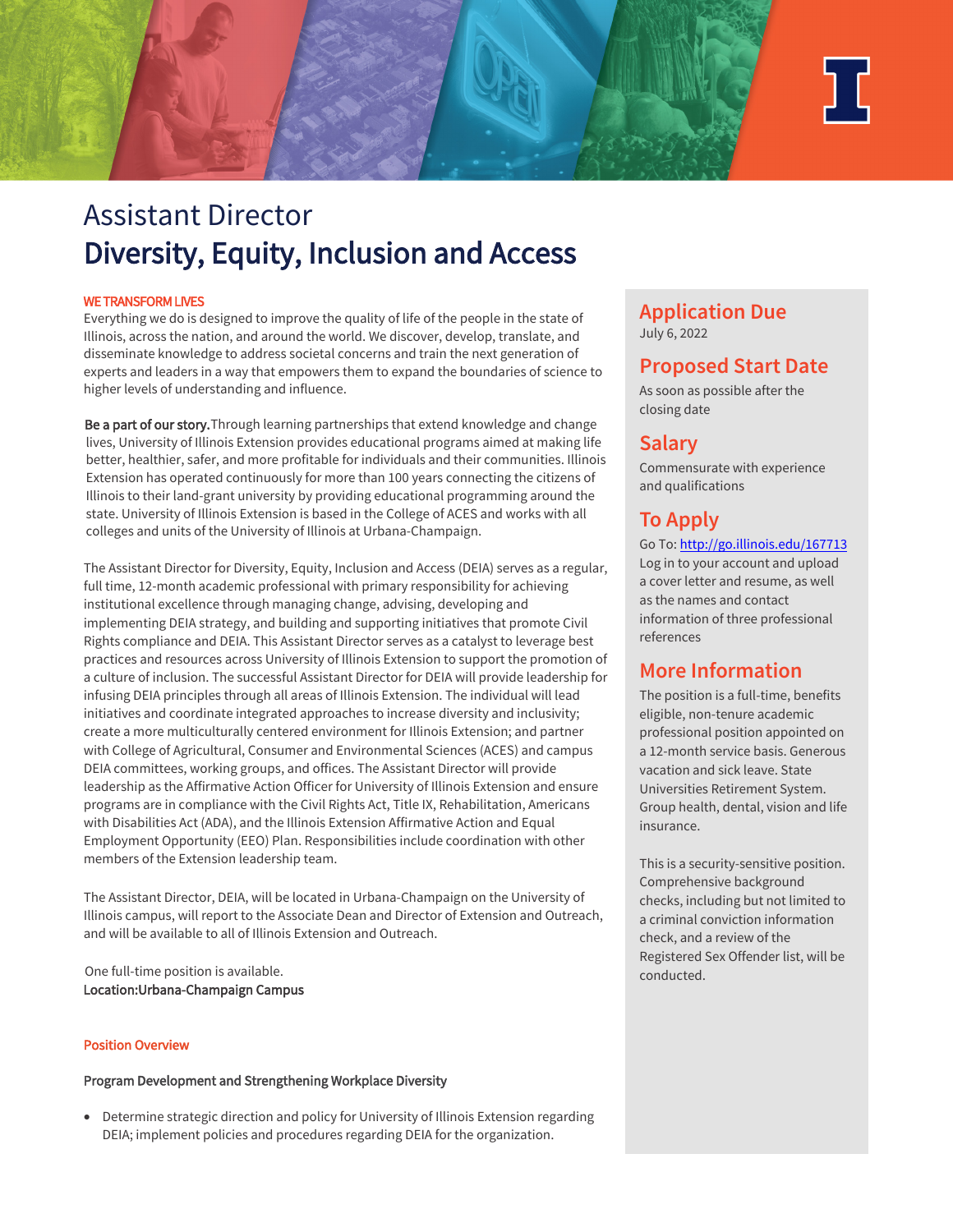- Develop through participative strategies an innovative statewide program of work in response to local, state, and national needs and issues regarding DEIA; provide clear direction and partnership to encourage adoption of essential needs and high priority program efforts with Extension Assistant Deans/Program Leaders, Assistant Directors for Regions, County Directors, Educators, and state and campus Specialists.
- Address urban and rural needs for DEIA by collaborating with Illinois Extension leadership team members to create and implement DEIA initiatives.
- Create and lead strategies to deliver locally-adapted training programs, initiatives and workshops on DEIA topics, including content, pedagogy, program delivery, evaluation and assessment.
- Develop training and workshop content, educational materials, and evaluations tools on matters related to DEIA that improve the statewide climate and support the success of Illinois Extension's workforce and volunteer base.
- Provide leadership as the Affirmative Action Officer, University of Illinois Extension; ensure programs are in compliance with the Civil Rights Act, Title IX, Rehabilitation, ADA, and the University of Illinois Extension EEO Plan.
- Prepare the annual University of Illinois Extension Affirmative Action and Equal Employment Opportunity Plan ("EEO" Plan).
- Prepare and maintain the University of Illinois Extension Limited English Proficiency (LEP) Plan in coordination with the Director of Communications.
- Lead the United States Department of Agriculture (USDA), National Institute of Food and Agriculture's (NIFA) Civil Rights Review for Illinois Extension; serve as the Civil Rights contact for USDA-NIFA; coordinate with Extension leadership team and the College of ACES, Office of Research as appropriate.
- Attend all USDA-NIFA trainings related to Civil Rights compliance; join and be active in North Central Extension workgroups related to DEIA.
- Chair and/or serve as a member of relevant Illinois Extension's statewide DEIA committees to facilitate and contribute to activities and successes.
- Serve as Illinois Extension's representative for relevant College of ACES and campus DEIA committees, task forces, working groups, and other organizational structures to contribute to institutional activities and successes.
- Lead efforts for recruiting, hiring and retaining a diverse workforce through innovative strategies, programs, workshops, and activities; lead efforts to make continuous progress in employment of a diverse workforce within Illinois Extension in coordination with the Assistant Director for Workforce Development.
- Serve as the Diversity Advocate for selected search processes and provide support for recruiting diverse applicant pools.
- Train Extension's workforce on the federal requirements of organizational civil rights reporting, including annual Civil Rights compliance training for all staff.
- Provide strategic leadership of organizational professional development regarding DEIA content for academic, program support and clerical staff; collaborate with Extension leadership team to identify staff in-service education needs regarding DEIA to enhance subject competence in content and delivery.
- Lead and direct Units' annual Civil Rights reviews, including annual update of data collection and methods of collection to comply with USDA-NIFA requirements.
- Conduct 3-year Civil Rights compliance reviews with Units; recruit and train review teams for 3-year reviews.
- Coordinate the process of systematic methods to collect and appropriately document data to ensure nondiscrimination in programs; interpret and implement ADA compliance of University of Illinois Extension offices/facilities throughout the state to achieve compliance.
- Develop and lead innovative revenue-generating opportunities for Illinois Extension related to DEIA.
- Participate in professional improvement opportunities when appropriate for the role of Assistant Director.
- Participate in meetings with the Extension State Advisory Council (ESAC). Provide leadership to the ESAC in advancing Extension's DEIA programs.
- Provide direct assistance to the Associate Dean in timely response to public and staff concerns.

*The University of Illinois conducts criminal background checks on all job candidates upon acceptance of a contingent offer.*Convictions are not a bar to employment. The University of Illinois System requires candidates selected for hire to disclose any documented finding of sexual misconduct or sexual harassment and to authorize inquiries to current and former employers regarding findings of sexual misconduct or sexual harassment. For more information, [visit Policy on Consideration of](https://www.hr.uillinois.edu/cms/One.aspx?portalId=4292&pageId=1411899)  Sexual Misconduct in Prior

Employment. The University of Illinois must also comply with applicable federal export control laws and regulations and, as such, reserves the right to employ restricted party screening procedures for applicants.

As a qualifying federal contractor, the University of Illinois System uses E-Verify to verify employment eligibility.

The University of Illinois is an Equal Opportunity, Affirmative Action employer that recruits and hires qualified candidates without regard to race, color, religion, sex, sexual orientation, gender identity, age, national origin, disability or veteran status. For more information, visit [http://go.illinois.edu/EEO.](http://diversity.illinois.edu/discrimination-and-harrassment-prevention.html)

University of Illinois faculty, staff and students are required to be fully vaccinated against COVID-19. If you are not able to receive the vaccine for medical or religious reasons, you may seek approval for an exemption in accordance with applicable University processes.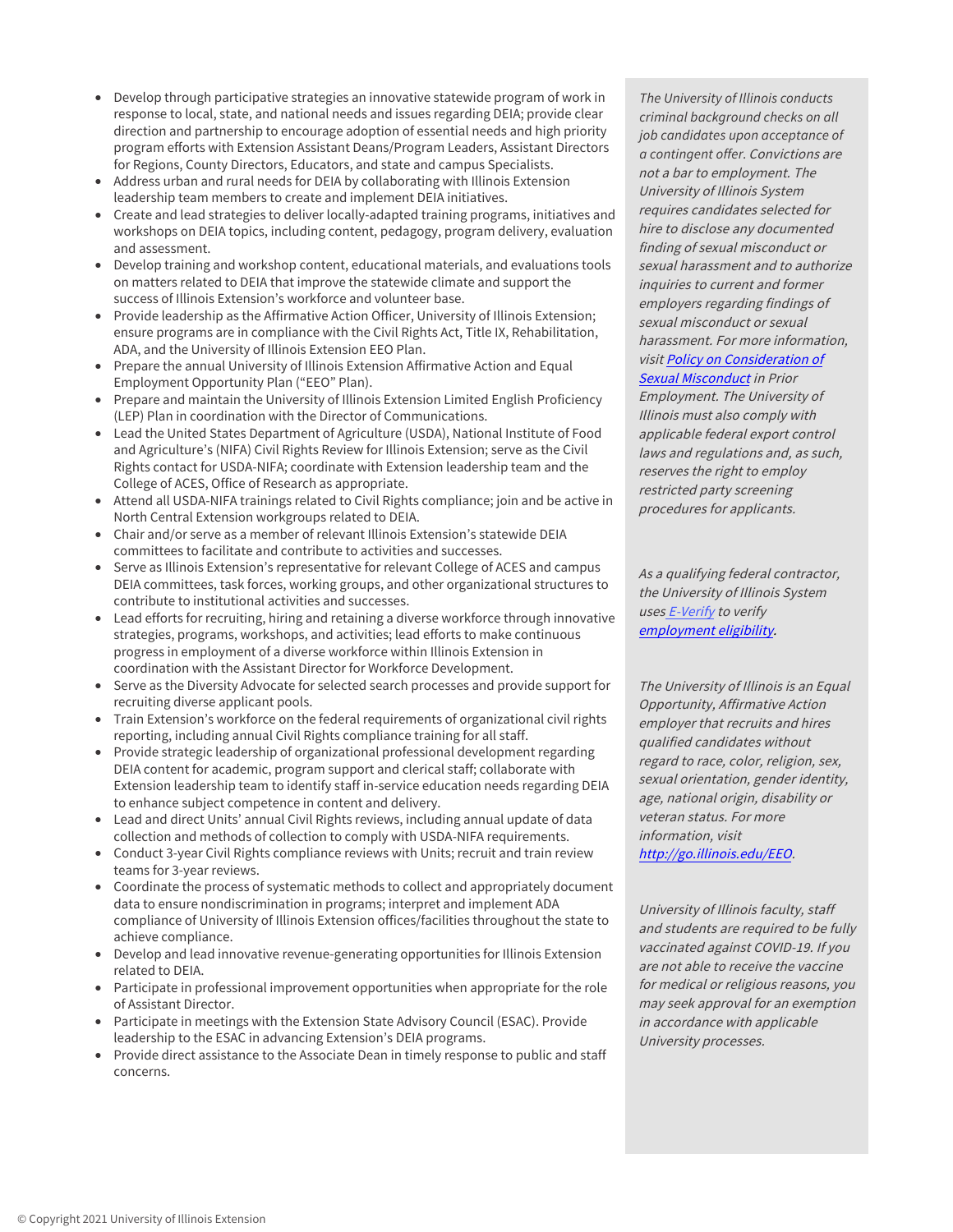### Monitoring, Assessing and Reporting

- Design and implement evaluation and assessment processes to ensure timely reporting outcomes/accomplishments regarding DEIA for use in state and national reports.
- Support the online reporting system by working with the Director of Program Planning and Assessment to gather critical information to determine program outreach efforts and accomplishments in DEIA.
- Prepare and distribute University of Illinois Extension annual progress report on DEIA efforts including analysis of metric, statistics, historical trends and recent developments and initiatives.

## Building Organizational Cultural Competency

- Use organizational change and innovation strategies to influence the culture and systems change needed to create a climate of accountability and system alignment in support of DEIA activities.
- Facilitate the development and implementation of an Extension-wide diversity perspective that is meaningful, relevant, inclusive, and supportive of those from the full range of groups, cultures, and regions of the state.
- Plan, organize, and deliver on-going diversity training for Illinois Extension workforce and volunteer base.

## DEIA Research, Teaching and Other Extension Activities

- Pursue grants and other funding opportunities regarding DEIA as related to Illinois Extension. Write grants as needed.
- Teach and/or provide guest seminars, presentations, webinars, etc., for the College of ACES academic units, campus and/or community audiences.

## Other Information

- Comply with all University of Illinois Extension Affirmative Action/Equal Opportunity policies and guidelines in all aspects of Extension and Outreach work, assist as requested with data collection for Affirmative Action, Gender, and Targeted reports.
- Assume additional related responsibilities to enhance the mission of the unit.
- Local, regional, and statewide travel required; personal transportation required. Evening/weekend work are an integral part of this position. Travel reimbursement is provided for either personal vehicle use or other means of transportation as coordinated by employee in accordance with University policies.
- Conduct all activities in accordance with the Civil Rights Act, Title IX, Rehabilitation, Americans with Disabilities Act, and the University of Illinois Extension Affirmative Action and Equal Employment Opportunity Plan.
- To perform the functions of this position, the employee will be required to perform work both within an office and outside in the communities that are served, and must have the capability to travel from one location to the other in a timely fashion. Employee is responsible for securing personal transportation. A valid driver's license is required. Some work will be required during evenings and/or weekends. When working, the employee may be exposed to a variety of environmental factors to include, but not limited to, hot or cold weather, exposure to noise and allergens, and uneven ground. In performing the functions of this position, the employee may be subjected to various mental and physical demands as well to include, but not limited to, independently traveling to and performing work at different locations, lifting and moving items that may occasionally weigh up to forty (40) pounds and frequently weigh up to twenty (20) pounds, and twisting, pushing and pulling movements. More detailed information regarding the functions of this position (including the physical, mental and environmental requirements of the position) may be obtained from Human Resources for the College of Agricultural, Consumer and Environmental Sciences (ACES) by contacting hr@aces.illinois.edu.

#### Environmental Demands:

To perform the functions of this position, the employee will be required to perform work both within an office and outside in the communities that are served, and must have the capability to travel from one location to the other in a timely fashion. Employee is responsible for securing personal transportation. A valid driver's license is required. Some work will be required during evenings and/or weekends. When working, the employee may be exposed to a variety of environmental factors to include, but not limited to, hot or cold weather, exposure to noise and allergens, and uneven ground. In performing the functions of this position, the employee may be subjected to various mental and physical demands as well to include, but not limited to, independently traveling to and performing work at different locations, lifting and moving items that may occasionally weigh up to forty (40) pounds and frequently weigh up to twenty (20) pounds, and twisting, pushing and pulling movements. More detailed information regarding the functions of this position (including the physical, mental and environmental requirements of the position) may be obtained from Human Resources for the College of Agricultural, Consumer and Environmental Sciences (ACES) by contacting hr@aces.illinois.edu.